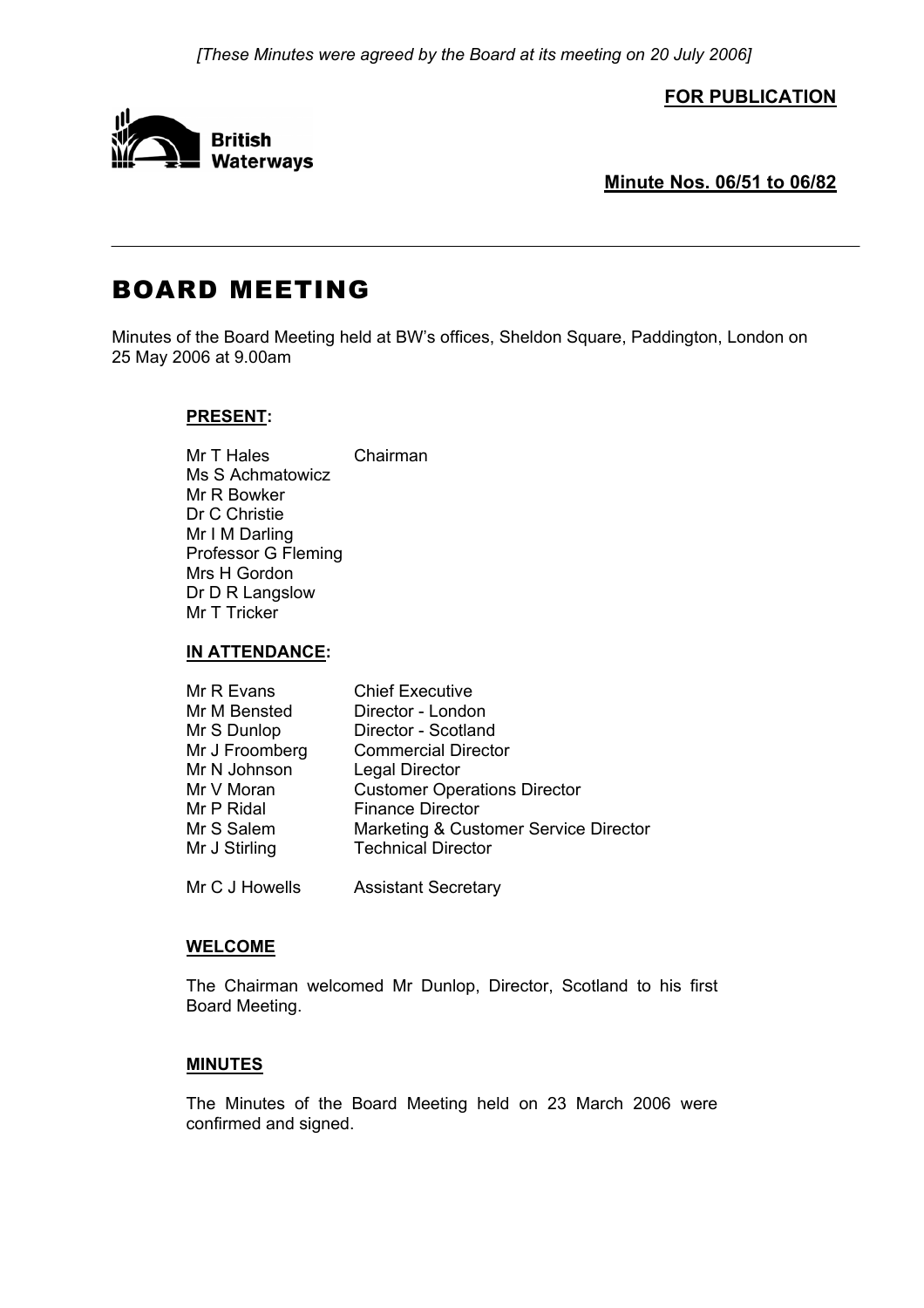# **MATTERS ARISING**

## **BW Leisure Attractions – Falkirk Wheel (Minute 06/23)**

06/51 Dr Christie commented that with the increase in property development interest around the Wheel site it was important that the update of the masterplan was available quickly. Mr Dunlop acknowledge this. Whilst the target for completing it remained the end of the year, an outline scoping paper would come to the Board before that. SD

 Dr Christie added that the Boat Show at the Wheel site the previous weekend had been a success.

## **Audit Committee – Climate Change (Minute 06/25)**

06/52 The Chief Executive confirmed that he had just received Professor Fleming's report on flood risk issues in respect of development sites. He would revert to the next Board Meeting on BW policy in respect of the appropriate standards to build to in future. RE

## **Judicial Review (Central Rates Transitional Relief) (Minute 06/32)**

06/53 The Board congratulated the Legal Director on the successful outcome of BW's judicial review claim against the ODPM.

## **CHIEF EXECUTIVE'S REPORT**

06/54 The Board noted BWB 3235.

## **River Lune Aqueduct, Lancaster Canal**

06/55 The Technical Director advised that the leakage at the River Lune Aqueduct did not affect the integrity of this historic structure. The canal would be re-opened in July.

#### **Waterways Ombudsman**

06/56 The Board questioned the apparently high number of cases of maladministration being found by the Waterways Ombudsman (17 in 2005/06 including 14 partial findings). Mr Salem explained that most involved the giving of an apology for the late rectification of errors and the number was not disproportionate to the number that were resolved during the review process; some were due to misunderstanding and BW staff were being trained to handle issues better.

> It was agreed to invite the Ombudsman to a Board Dinner and suggest she gave a brief overview of her year's work, before the start of the Board Meeting the next day.

RE

## **Big Lottery Canal Restorations**

06/57 The Chief Executive advised that whilst BW's priority was the Cotswolds restoration, this did not preclude support for other Lottery applications. He confirmed that BW welcomed the success so far of the Bedford & Milton Keynes (Western End) application and was participating at an appropriate level. He undertook to confirm to Dr RE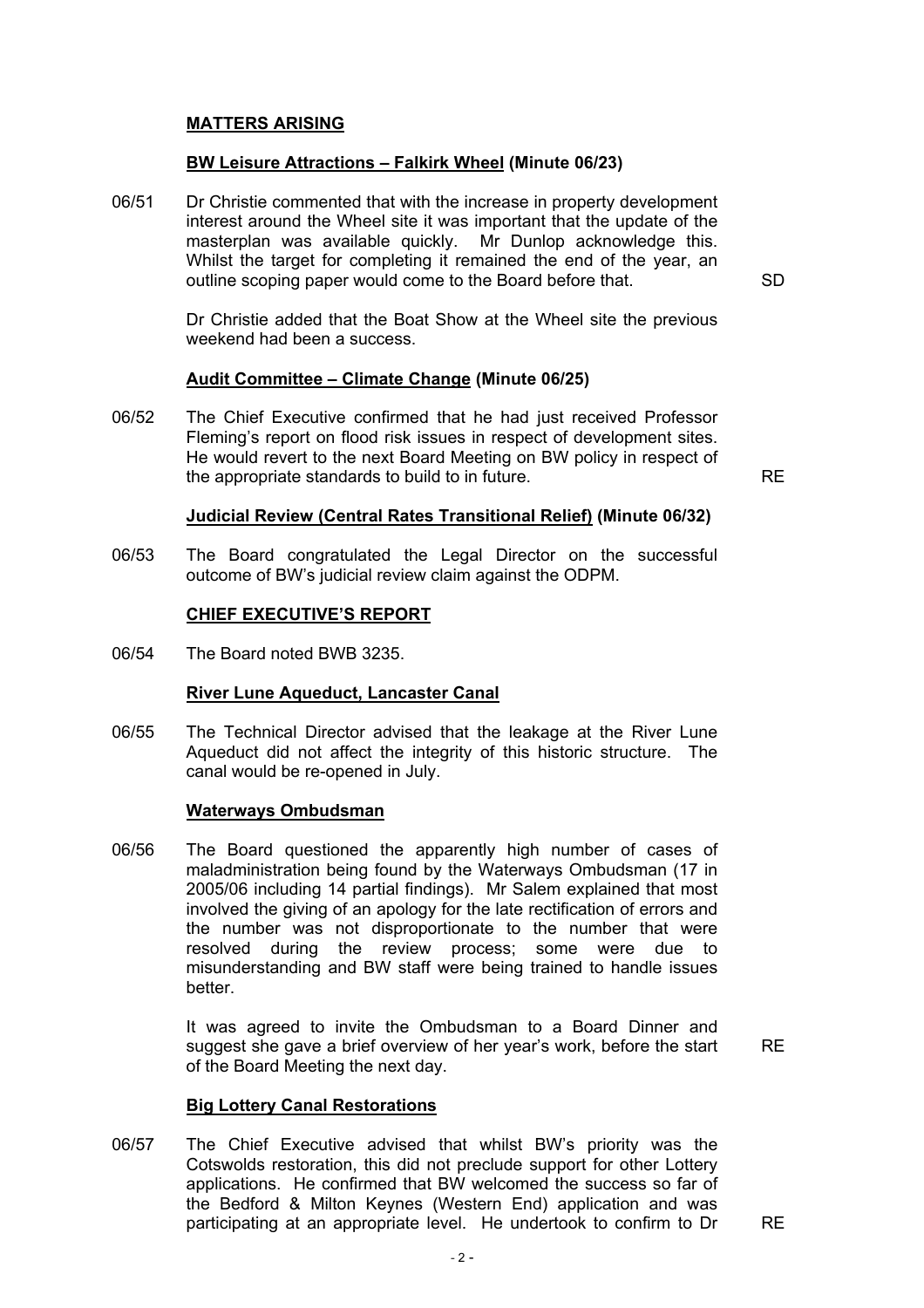Christie the extent of BW's involvement in the Falkirk Council Helix scheme.

## **Algae Bloom – Tring Summit**

06/58 The Board agreed that the Environment Agency approach to the algae bloom and fish loss incident at Tring last summer with a possible prosecution was unreasonable and endorsed the Executive action to have this firmly rebutted. The Technical Director would report further on the occurrence of algae bloom and measures to combat it. JS

## **Efficiency Programme**

06/59 The Board welcomed the Efficiency Programme with its objective of making operational cost savings in BW of £10 million in 3 years.

## **Employee Survey**

06/60 The Customer Service Director gave an overview of the outcome of the employee survey undertaken in February/March 2006. The Board agreed the response rate of 70% was excellent. It was felt that steady progress was being made, particularly given the major restructuring completed two years previously.

## **FINANCE DIRECTOR'S REPORT**

## **Finance Report – Year End Results 2005/06**

06/61 The Board considered BWB 3231.

 The Finance Director reported on the final outturn for the year. He added that although this was close to the Period 11 Forecast there were a number of variations which suggested the forecast had not been as robust as it should be. He was looking into this.

 The Commercial Director responded to Board Members' questions on the write-down of fees incurred in the Hill & Smith property transaction.

 The Finance Director explained the reconciliation between the management and the financial accounts.

## **Annual Report & Accounts**

06/62 The Board noted that the Annual Accounts and Financial Review had not been made fully available in time for consideration by the Audit Committee the previous day. The Audit Committee would now meet on  $7<sup>th</sup>$  June for this purpose. It was agreed that the Board would be invited to approve the Accounts by written resolution immediately the Audit Committee had met and had agreed them.

> The Business Plan 2006/07 to 2008/09 would be submitted for final approval on the same basis.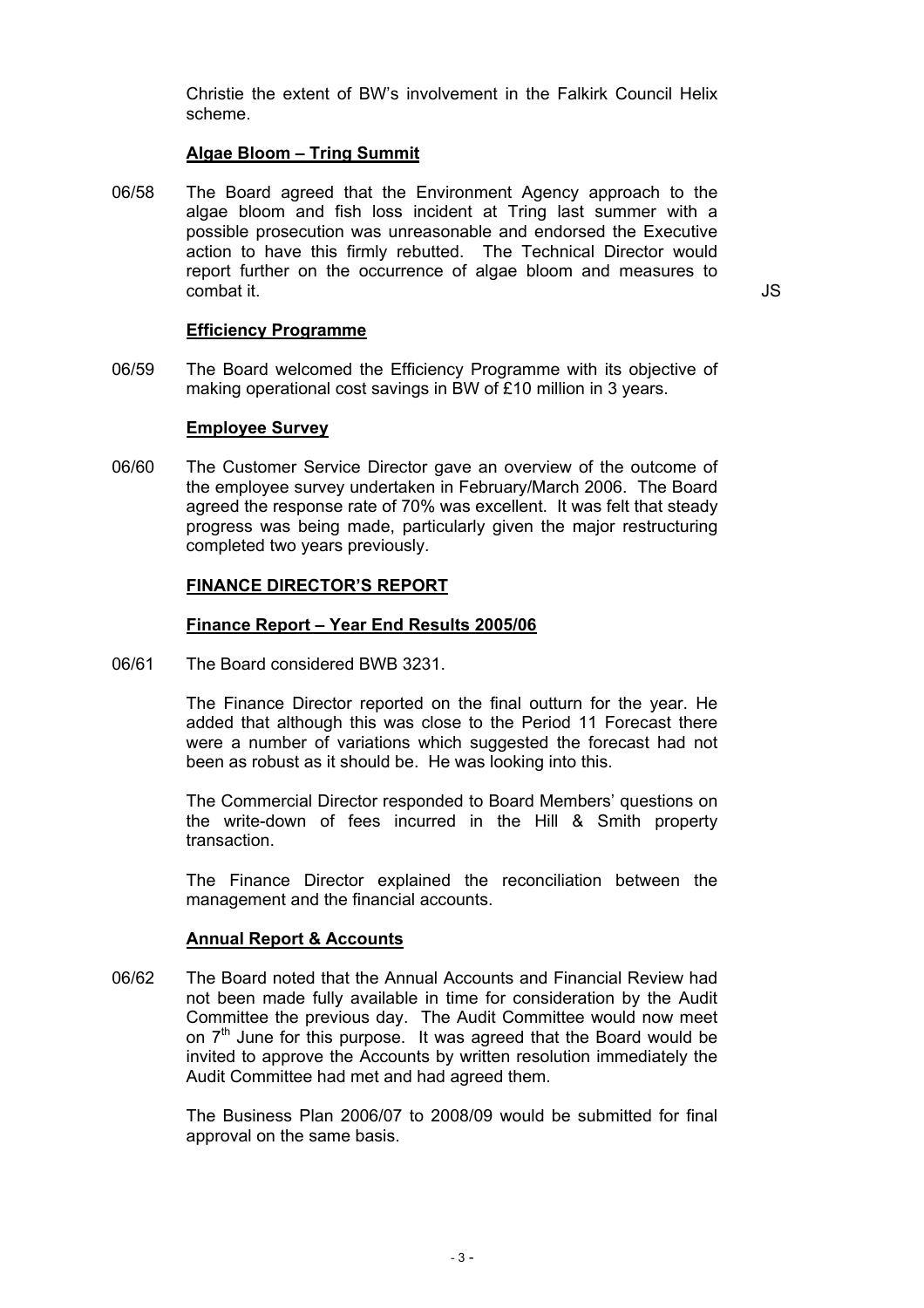It was noted that the timetable for production of the Accounts this year was particularly demanding, and that in the light of further new accounting requirements next year, the Board and Audit Committee dates for 2007 would be reviewed. The state of the state of the PR

#### **Quarter 4 Milestones**

06/63 The Board noted the progress with milestones planned for the quarter ended 31 March 2006. It was agreed to use the "traffic lights" method of highlighting progress in future reports. PR/RE

#### **Treasury Policy**

06/64 The Board considered BWB 3232 and approved the proposed Treasury Management Policy subject to adding to it that there was no trading in derivatives.

> A recommendation to purchase the floating plant fleet from cash resources instead of operating lease finance, and to keep under review the policy of leasing plant and equipment, was agreed.

> It was noted that paras. 6.4 and 6.5 of the report confirmed BW was in a solvent position with no going concern issues.

#### **Development of Key Performance Indicators**

06/65 The Board considered BWB 3233 reporting progress in the development of key performance indicators.

> The Board endorsed the approach to capturing KPIs and suggested further refinements which the Executive would consider. This included separate environment/energy/sustainability and property development KPI's.

 It was noted that DEFRA was underlining climate change as its principal objective. The Executive would report in further detail on this and how BW should respond. The state of the state of the state of the RE/JS

 The Chief Executive added that the KPIs would be incorporated into the management accounts as the year progressed, again on a trafficlight basis.

 Professor Fleming recommended that BW examine the Strategic Environmental Assessment Directive (SEA). This, like the Water Framework Directive, may have implications for BW.

#### **HEALTH & SAFETY MANAGEMENT REPORT**

06/66 In considering BW 3229, the Board noted that the target of a 50% reduction in reportable accidents to BW employees in 2006/07 was challenging, particularly given the 25% reduction in 2005/06. The Technical Director advised that this conformed to a previously agreed benchmark agreed by the Board. He would make available the original performance chart. JS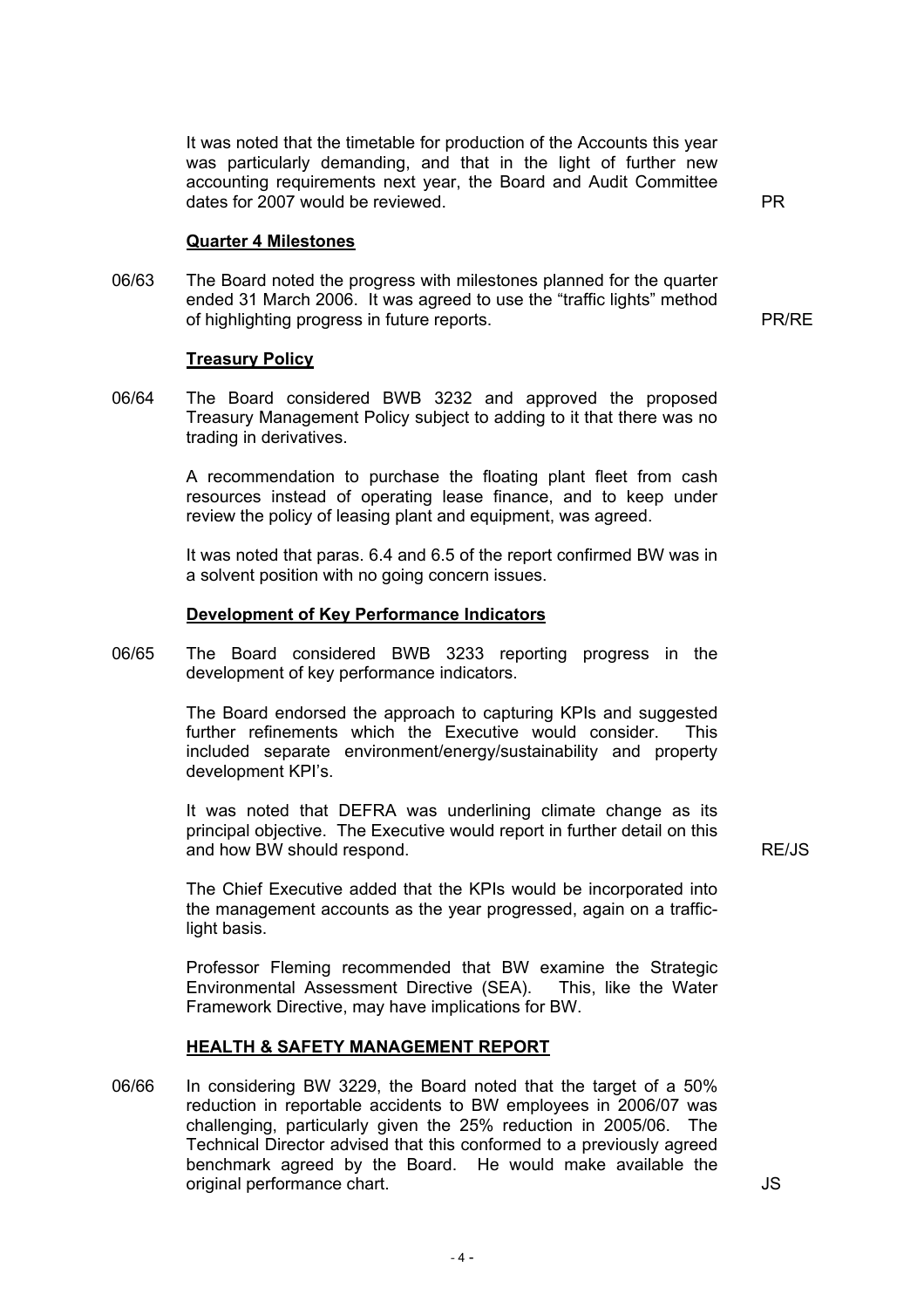# **COMMERCIAL UPDATE & COMMERCIAL PROJECTS (BWB 3226)**

06/67 The Board noted progress on the 2005/06 investment and disposal strategy.

## **ISIS Update**

06/68 A general update on progress by ISIS was noted.

## **ISIS Funding for Phase 1, Islington Wharf Manchester**

## **Matter Under Consideration**

06/69 The Chairman reported that the Board was, as regards the matter under consideration, acting in its capacity as a limited partner of the ISIS Waterside Regeneration Limited Partnership (**ISIS**).

> The Commercial Director requested the Board to consider, and if thought fit, approve a subordination deed to be entered into by BW relating to the funding and development by ISIS of Phase 1, Islington Wharf, Manchester (**Project**).

## • **Subordination Deed**

 A draft deed of subordination (**Subordination Deed**) to be made between BW and Warp 4 Limited Partnership (together **Limited Partners**) as junior creditors, ISIS and the Lender as senior creditor subordinating all ISIS's indebtedness to the Limited Partners to all its indebtedness to the Lender was produced to the meeting.

# • **Commercial Benefit**

 After due and careful consideration of the transactions detailed in and the terms of the Subordination Deed, the Board confirmed its full understanding of the effect and implications for BW of entering into the Subordination Deed and unanimously expressed the opinion that:

- **(a)** It would be a proper exercise of the powers, and in the best interests of BW for BW to enter into the Subordination Deed; and
- **(b)** The execution and delivery of the Subordination Deed and the exercise by BW of its rights, and the performance of its obligations, under it would not contravene any provision of any agreement or any obligations binding on BW.

## • **Resolutions**

 Accordingly, after due and careful consideration, it was unanimously resolved that:

- **(a)** The execution and delivery of, and the performance of the obligations of BW under, the Subordination Deed be and are hereby approved;
- **(b)** The Secretary to the Board is hereby authorised to execute under Seal and to deliver the Subordination Deed: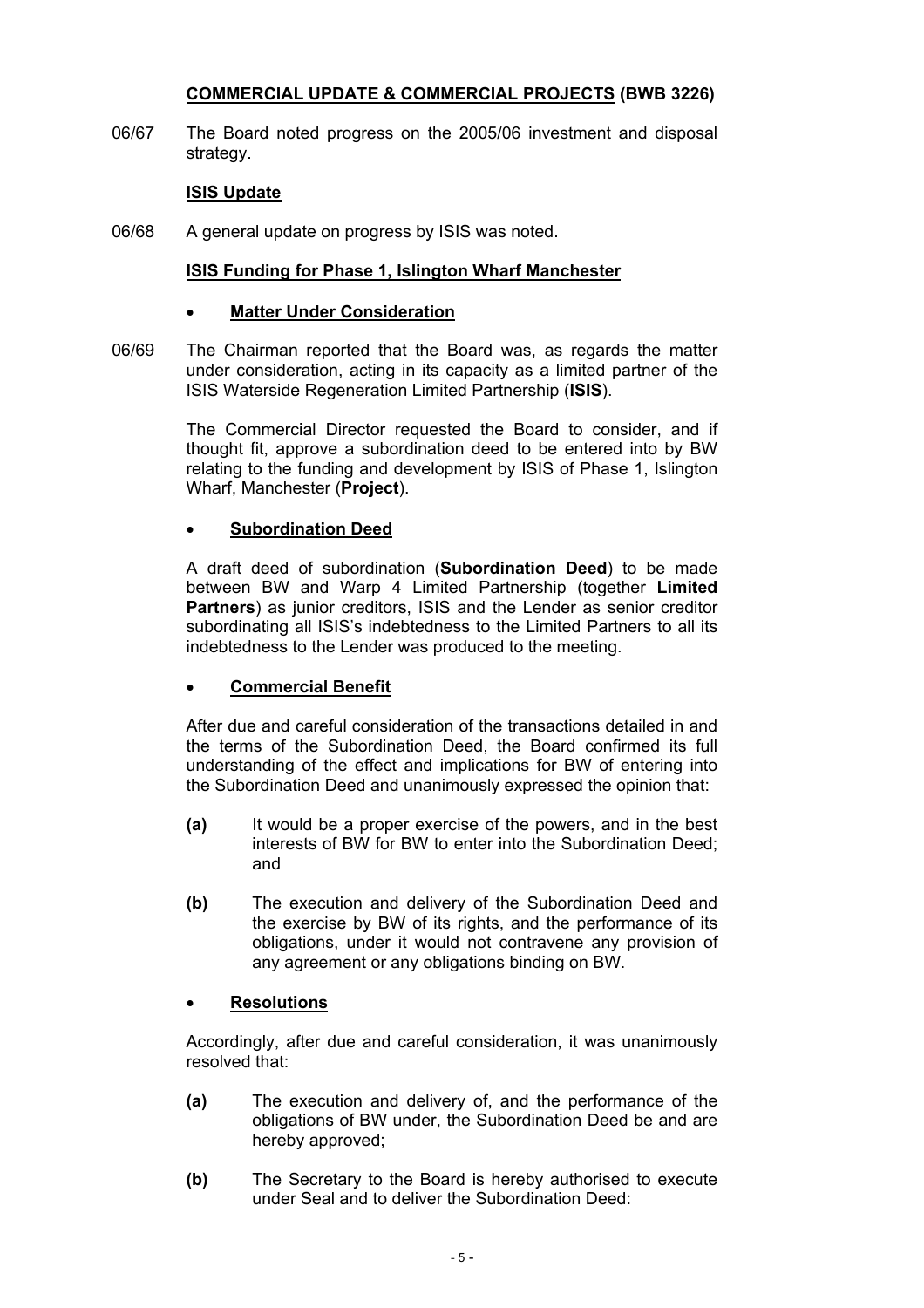- **(c)** The Secretary to the Board be and is hereby authorised to:
	- **(i)** Do all acts and things so as to carry into effect the purposes of the resolutions referred to in this meeting:
	- **(ii)** Give or execute any or all notices, communications, or other documents on behalf of BW, pursuant to or in connection with the Subordination Deed or the transactions contemplated thereby;
	- **(iii)** To agree such amendments, variations or modifications to the Subordination Deed or such notices, communications or other documents as he may (in his absolute discretion) think fit (such opinion being evidenced by the execution of such document).

# **Limited Partner Corporate Governance**

06/70 The Board welcomed the update on limited partnerships Corporate Governance and particularly the delineation of the Board's role.

## **Projects for Approval**

06/71 The following projects were approved:

[*Text omitted as commercially confidential*]

 In response to Mrs Gordon, the Executive undertook to confirm that H20's costing was robust and there was no subsidy from BW.

[*Text omitted as commercially confidential]* 

## **Economic Indicators**

06/72 The Chairman noted the increasing exposure of BW to changes in the property market. It was agreed that future commercial reports to the Board would be prefaced by a short analysis of movements in the principal economic indicators, tailored to particular activities (e.g. ventures). JF

## **ANNUAL REPORT & ACCOUNTS 2005/06 [BWB 3230]**

06/73 The Board considered the final designed draft of the narrative part of the Annual Report & Accounts for 2005/06. The emphasis on delivering public benefits and the restoration success story were welcomed. Board Members detailed comments were noted and further detailed comments were invited immediately after the meeting.

> The Board approved the narrative part of Annual Report & Accounts 2005/06 and authorised the Chairman and Chief Executive to sign the Accounts. Further that the Chief Executive and Finance and Marketing & Customer Service Directors should finalise the printing and publication of the Report.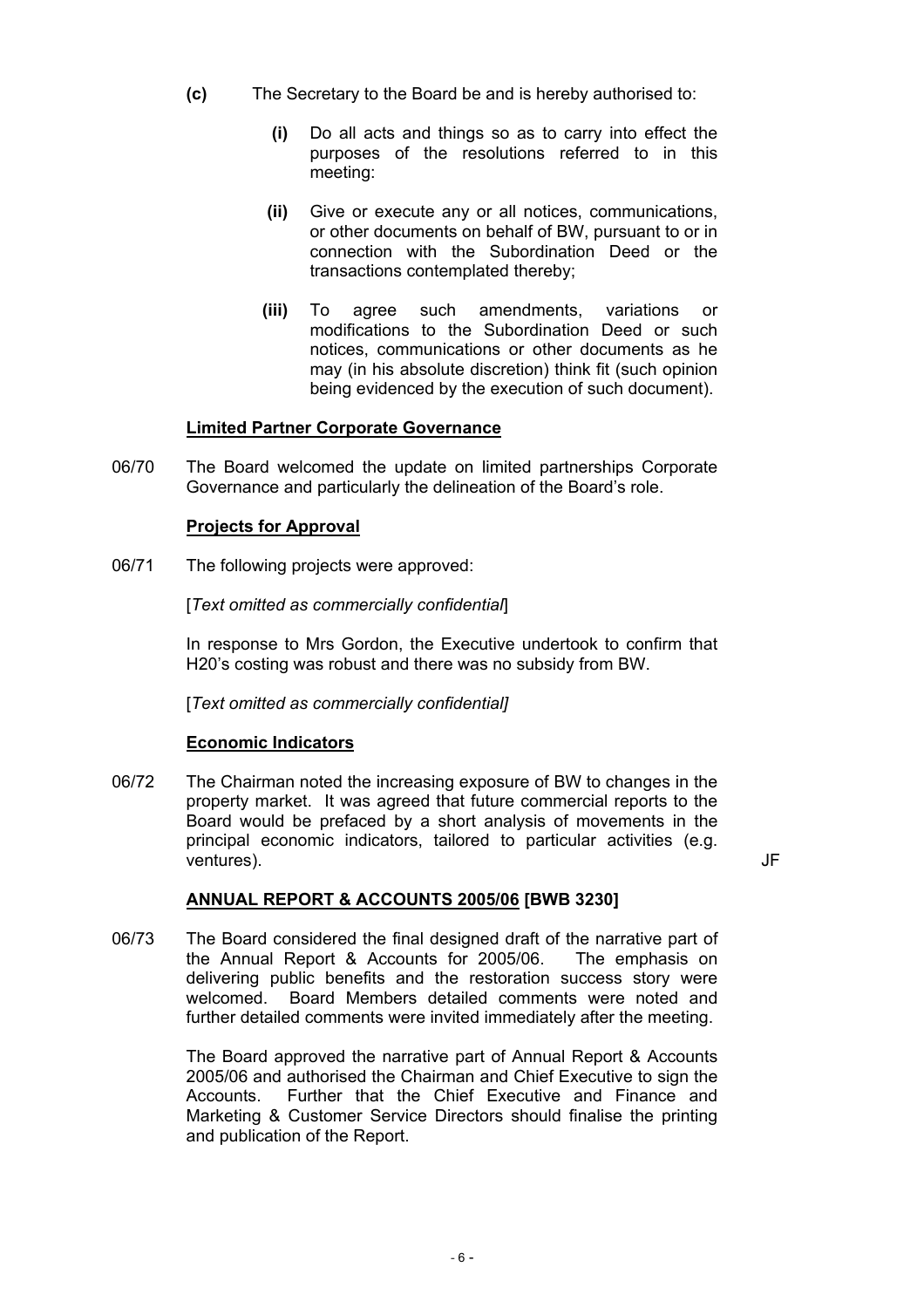## **PENSION FUND GOVERNANCE IMPROVEMENTS**

06/74 The Board considered BWB 3228. The progress report on improved corporate governance arrangements for the Pension Fund was noted.

> The Board agreed to nominate Susan Achmatowicz, Dr Campbell Christie, Robin Evans and Philip Ridal for the new Trustee Board.

#### **FREIGHT**

06/75 The Board considered BWB 3227 by the Chief Executive.

 The recommendation to commission a report from a recognised academic to fully examine the cost benefit of freight on BW's waterways was agreed. This report would be used to inform a debate on freight policy so that the Board could fully discuss the funding, reputational, sustainability and legal issues involved.

 It was further agreed that a small group, comprising of Professor Fleming, Mr Bowker, Mr Evans and Mr Salem, would manage the brief, the appointment and monitor progress. The results of the RE/SS RE/SS

## **FAIR TRADING GROUP**

06/76 The Minutes of the Fair Trading Group held on 23 March 2006 were noted.

## **REPORTS FROM COMMITTEE CHAIRMEN**

#### **Fair Trading Committee**

06/77 Mr Tricker reported briefly on the meeting of the Fair Trading Committee held earlier in the day.

> He advised that the Committee had been re-assured by a report on control and mitigation of Fair Trading risks in areas other than marinas and moorings. Good progress had been reported on the Code of Practice with signing expected in June. Finally, the Committee had been impressed by the progress of the New marinas Unit and the excellent working relationships it had forged with the business units.

#### **Audit Committee**

06/78 Dr Langslow reported on the meeting of the Audit Committee the previous day.

> He reiterated that the Committee had not been in a position to review the Financial Review and Annual Accounts and would now meet on  $7<sup>th</sup>$  June for this purpose.

> On risks, the Executive would be re-visiting ventures, including aggregating these risks to give a corporate view. An internal audit review of a venture (ISIS) had also been asked for on the basis that it respected partnership protocols.